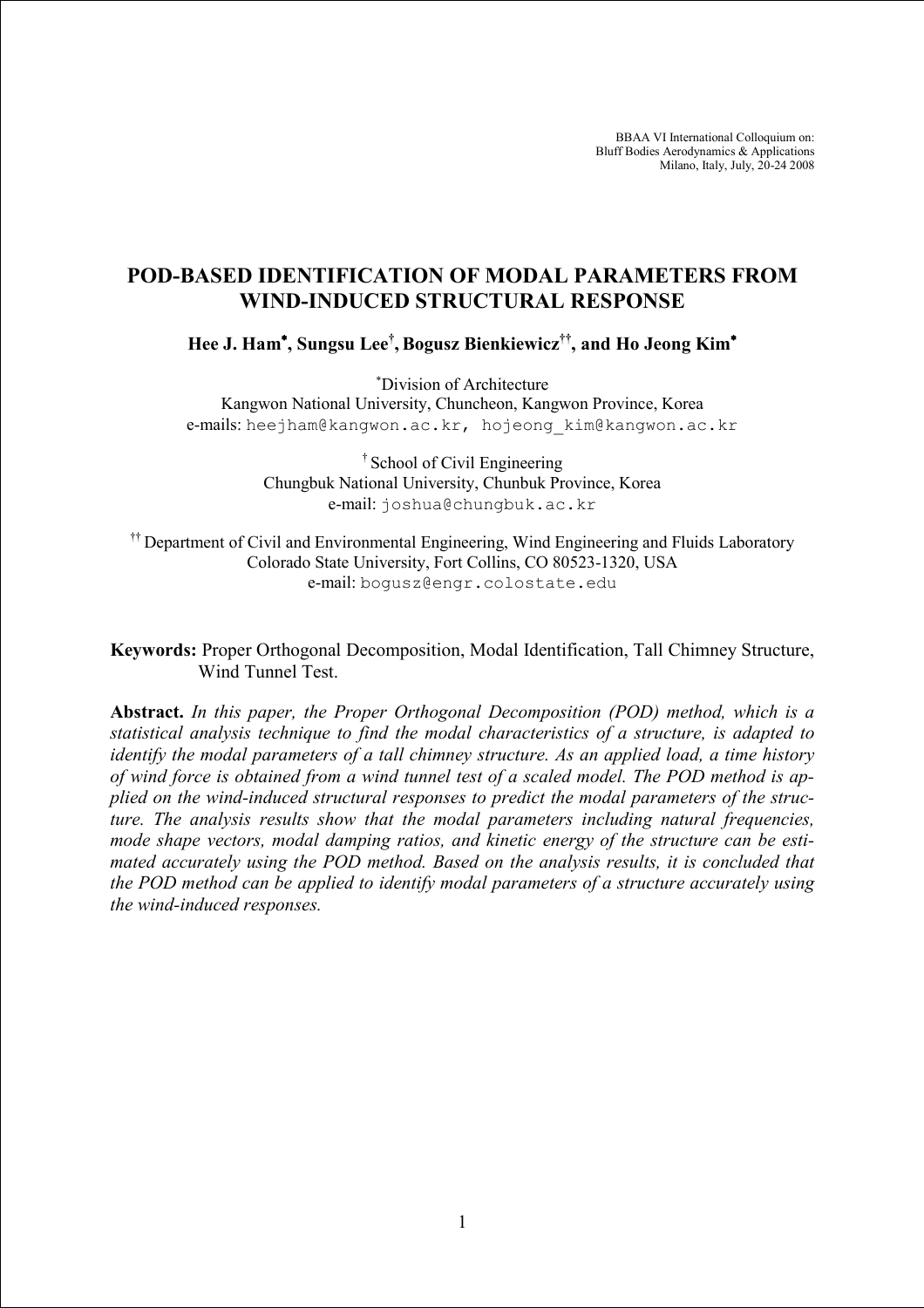#### 1 INTRODUCTION

The identification techniques for modal parameters, such as natural frequencies, mode shapes, and modal damping ratios, are frequently used for design and maintenance of structures.

Conventional modal identification techniques extract such parameters based on the information of both input loadings and output responses, which are called the input-output measurement approach, Ref. [1]. The data for input and output can be obtained by exciting a structure with a shaker or by imparting an impact load on the structure. However, it is not easy or practical to vibrate a real structure to extract modal parameters, especially when the structure is large in size. To overcome this problem, the output-only measurement approach has been studied to identify modal parameters based on dynamic responses caused by natural external loads such as wind or earthquake, Ref. [2].

The Proper Orthogonal Decomposition (POD) is a statistical analysis technique that has been applied in various engineering fields, Ref. [3] and Ref. [4]. In structural engineering field, the method was applied to investigate the dynamic characteristics of wind loads acting on structures, Ref. [5], Ref. [6], and Ref. [7]. Recently the POD method was applied to extract vibration modes of a simple beam specimen subjected to free vibration, Ref. [8] and Ref. [9].

In this study, the Proper Orthogonal Decomposition (POD) technique is applied to evaluate the dynamic characteristics of a slender chimney structure based on the output data only, wind-induced dynamic responses. From the POD modes, the modal properties, such as natural frequencies, mode shapes, and modal damping ratios, are identified.

### 2 BACKGROUND OF POD ANALYSIS

In case of random displacement field, the POD modal vector can be obtained by solving the following eigenvalue problem:

$$
[R]\{\phi\} = \lambda\{\phi\} \tag{1}
$$

where  $[R]$  is the space correlation matrix of displacement, and  $\{\phi\}$  and  $\lambda$  are the POD mode shape vector and the corresponding eigenvalue, respectively. The POD modal vector  $\{\phi\}$  satisfies the following orthogonality condition:

$$
\{\phi\}_{i}^{T}\{\phi\}_{j} = \delta_{ij} \tag{2}
$$

where  $\delta_{ij}$  is the Kronecker delta. In the normal modal analysis, the mode shape vector is normalized as follows:

$$
\{\psi\}_{i}^{T}[m]\{\psi\}_{j} = \delta_{ij} \tag{3}
$$

where  $\psi(z)$  is the mode shape vector and  $[m]$  is mass matrix. By comparing with Eq. (2) and Eq. (3), the following relationship can be held, Ref. [9]:

$$
\{\psi\} = [m]^{-1/2} \{\phi\} \tag{4}
$$

This implies that the normalized mode shape vector can be obtained by the POD mode shape vector if information of mass is available.

The displacement  $u(z,t)$  can be reconstructed using the POD mode shape vector as follows:

$$
u(z,t) = \sum_{i=1}^{n} a_i(t)\phi_i(z)
$$
 (5)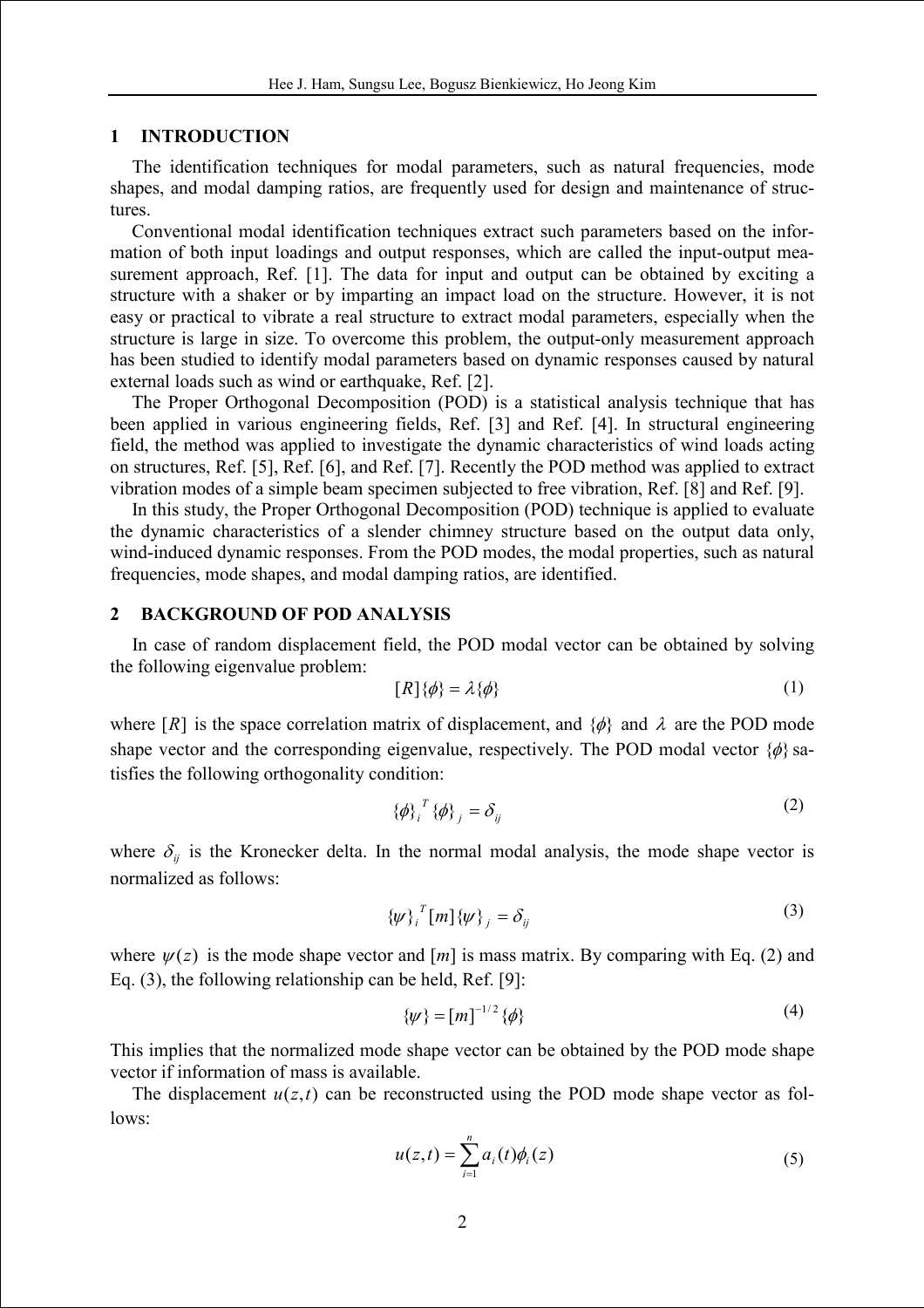where  $a(t)$  is the POD modal coordinate. The displacement  $u(z,t)$  can be also obtained by the normal mode superposition method as follows:

$$
u(z,t) = \sum_{i=1}^{n} q_i(t) \psi_i(z)
$$
 (6)

where  $q(t)$  is the normal modal coordinate. It can be observed in Eqs. (5) and (6) that the normal modal coordinate can be obtained from the POD modal coordinate.

# 3 SIMULATION OF STRUCTURAL VIBRATION

### 3.1 Idealization of structural properties

The dynamic displacement responses obtained by numerical simulation were used to obtain the POD based modal parameters of a structure. The analysis model is a 45cm-thick cantilever-type chimney with exterior dimensions of  $8.5m \times 8.5m \times 100m$  made of normal reinforced concrete. The structure is idealized as a 10 degrees of freedom system as shown in Fig. (1), and the mass, stiffness, and the damping matrices are presented in Table 1.



Figure 1. A 10 - DOF system

|  |  |  |  |  | Table 1. System matrices of the model structure |
|--|--|--|--|--|-------------------------------------------------|
|--|--|--|--|--|-------------------------------------------------|

|                |          | <b>Mass</b>  | $(10^3 \text{kg} f \circ \text{sec}^2/m)$ |                      |          |                | <b>Stiffness</b><br>$(10^{7} \text{ kgf} / m)$ |          |          |          |            | Damping<br>$(10^5 \text{ kgf} \circ \text{sec}/m)$ |          |
|----------------|----------|--------------|-------------------------------------------|----------------------|----------|----------------|------------------------------------------------|----------|----------|----------|------------|----------------------------------------------------|----------|
| 35.5           | $\theta$ |              | $\theta$                                  | $\theta$             | 3.8      | $-1.9$         | $\theta$                                       | $\theta$ | 1.8      | $-0.9$   | $\dddotsc$ | $\theta$                                           | $\theta$ |
| $\overline{0}$ | 35.5     | $\sim$       | $\overline{0}$                            | $\theta$             | $-1.9$   | 3.8            | $\overline{0}$                                 | $\theta$ | $-0.9$   | 1.8      | $\ddotsc$  | $\overline{0}$                                     | $\theta$ |
|                |          |              |                                           |                      |          |                |                                                |          |          |          |            |                                                    |          |
|                |          |              |                                           | $\ddot{\phantom{0}}$ |          |                |                                                |          |          |          |            |                                                    |          |
| $\mathbf{0}$   | $\bf{0}$ | $\mathbf{r}$ | 35.5                                      | $\theta$             | $\theta$ | $\overline{0}$ | 3.8                                            | $-1.9$   | $\theta$ | $\theta$ |            | 1.8                                                | $-0.9$   |
| $\mathbf{0}$   | $\theta$ |              | $\theta$                                  | 35.5                 | $\theta$ | $\theta$       | $-1.9$                                         | 19       |          | $\theta$ |            | $-0.9$                                             | 09       |

To induce the maximum displacement by resonance, the fundamental natural frequency of the structure is set to be equal to the frequency of the across-wind load. The damping matrix is constructed using the Rayleigh damping method with predetermined first and the second modal damping ratios as follows, Ref. [10]: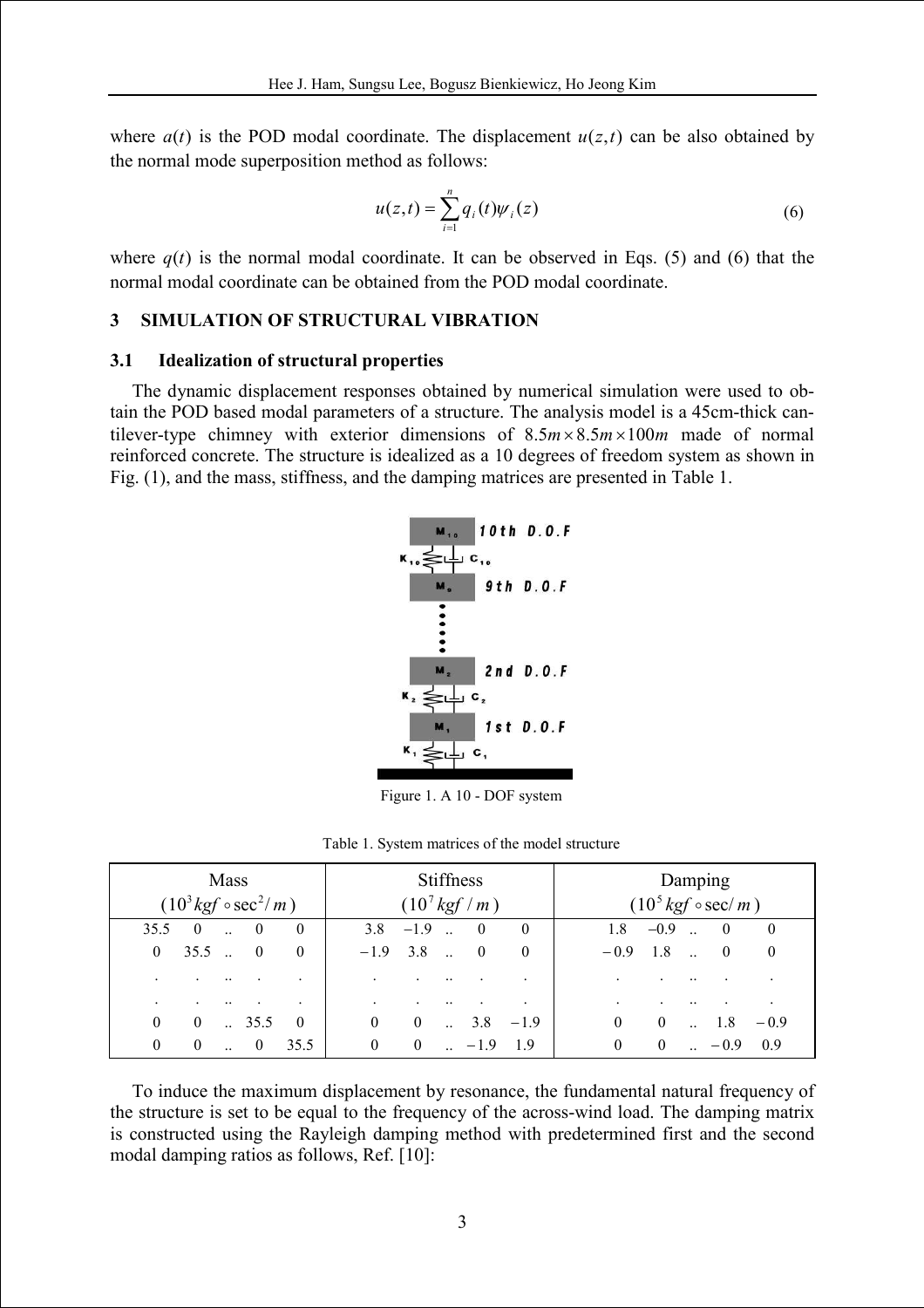$$
[c] = \alpha[m] + \beta[k] \tag{7}
$$

where the constants  $\alpha$  and  $\beta$  are obtained by using the first and the second natural frequencies ( $\omega_1$  and  $\omega_2$ , respectively) and the first and the second modal damping ratios ( $\zeta_1$  and  $\zeta_2$ , respectively) as follows:

$$
\alpha = \frac{2\omega_1\omega_2(\zeta_1\omega_2 - \zeta_2\omega_1)}{(\omega_2^2 - \omega_1^2)}, \beta = \frac{2(\zeta_2\omega_2 - \zeta_1\omega_1)}{(\omega_2^2 - \omega_1^2)}
$$
(8)

In this study the first and the second modal damping ratios are assumed to be 2.00% and 2.78%, respectively, and the constants  $\alpha$  and  $\beta$  are obtained as 0.0046 and 0.0831, respectively.

### 3.2 Wind tunnel test

A 1/250 scaled chimney model (3.4 $cm \times 3.4 cm \times 40 cm$ ) was used to obtained the fluctuating wind pressure coefficients in a boundary layer wind tunnel as shown in Fig. (2), Ref. [11]. In the pressure test model, 120 pressure taps were used, and 16,384 sampling points of data were measured for each pressure tap with the frequency of 400Hz. In this study, the wind load is obtained from the across-wind surfaces, and the design wind speed is assumed to be 30m/sec.

Upper figures of Fig. (3) show the time history and power spectrum density function (PSD) of the wind load acting on the 10th degree of freedom (D.O.F), where it can be observed from the peak of the spectrum that vortex shedding occurs around the frequency of 0.55Hz.

### 3.3 Wind-induced structural vibration

Bottom figures of Fig. (3) show the time history and power spectrum density function of the displacement response at the 10th D.O.F obtained from the normal mode superposition method using the wind load and the assumed structural properties. It can be observed in the spectrum that the peak response occurs at the natural frequency of 0.55Hz, which coincides with the frequency of vortex shedding. This implies that the structure is in resonance with the wind.



Figure. 2. Setup for wind tunnel test Figure. 3. Time histories and PSD of wind load and response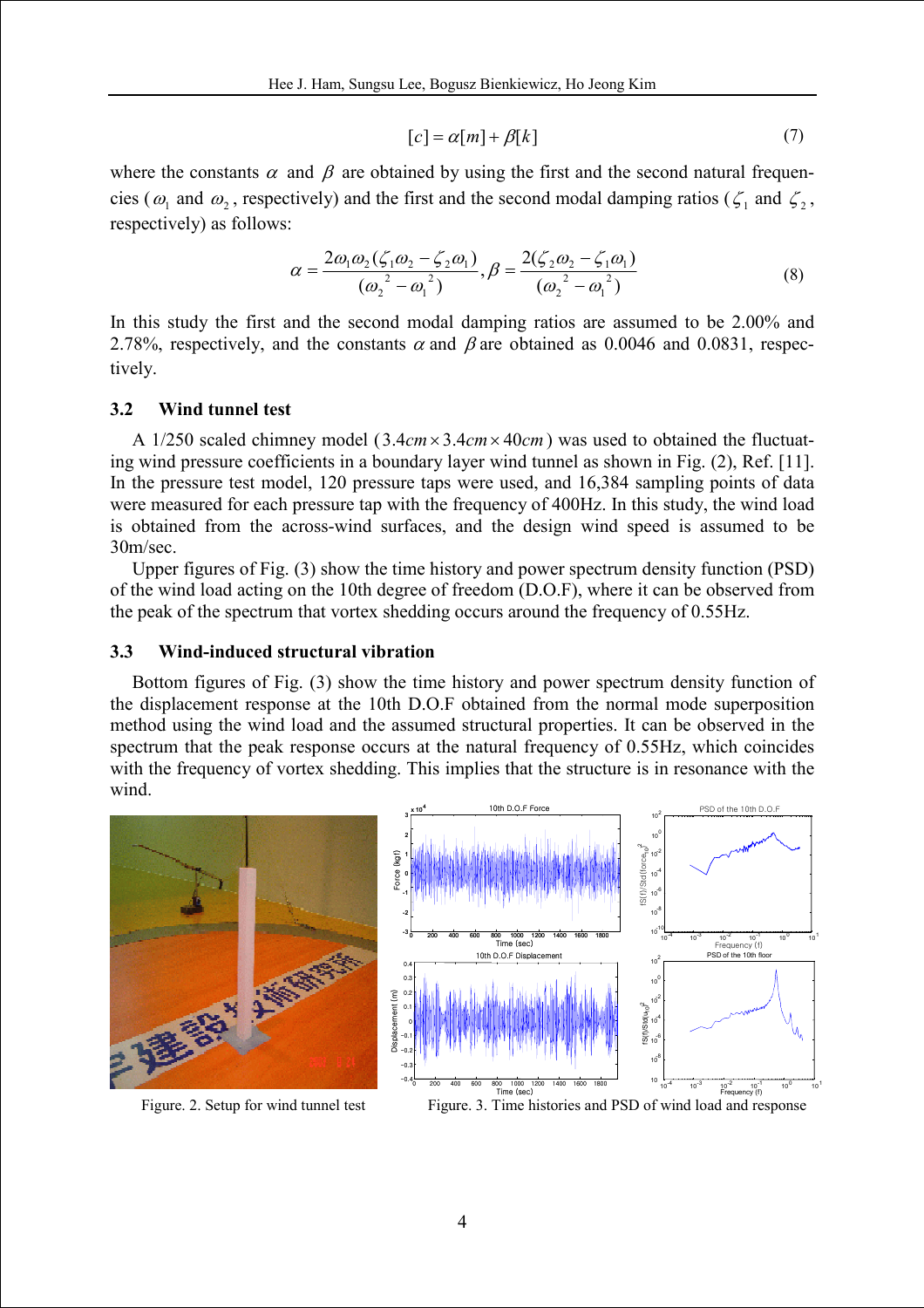# 4 POD-BASED MODAL PARAMETERS

The POD technique is applied on the structural responses obtained from the numerical simulation and wind-tunnel test, and major modal parameters are indentified.

# 4.1 Modal kinetic energy

Table 2 shows the eigenvalues of the POD modes, which represent the modal kinetic energy of the structure. It can be noticed that most of the kinetic energy is contributed from the first mode of vibration, and there is a negligible contribution of the modes higher than the 3rd mode.

| Mode | $\lambda_{\scriptscriptstyle i}$ | $\frac{\lambda_i}{\sum_i}$<br>$- \times 100\frac{6}{9}$ |
|------|----------------------------------|---------------------------------------------------------|
| 1st  | 864.62                           | 99.98                                                   |
| 2nd  | 0.15                             | 0.02                                                    |
| 3rd  | $0.01\,$                         | 0.00                                                    |

Table 2. POD Energy distribution of POD modes

### 4.2 Mode shape vectors

Fig. (4) compares the first three normal mode shape vectors with those obtained by the POD method. It can be observed that the mode shape vectors obtained by the POD method corresponds well with those obtained from conventional modal analysis.



### 4.3 Natural frequencies

Fig. (5) depicts the power spectrum density functions of the POD and conventional modal coordinates, where it can be seen that they correspond well with each other.

It is possible to extract the natural frequencies from the maximum values of the power spectrum density functions in the POD modal coordinates, and Table 3 compares the natural frequencies obtained by the conventional method and the POD analysis, where it can be observed that the natural frequencies match quite well. It also can be observed that secondary peaks are also observed around the forcing frequency of 0.55Hz in the 2nd and the 3rd modes.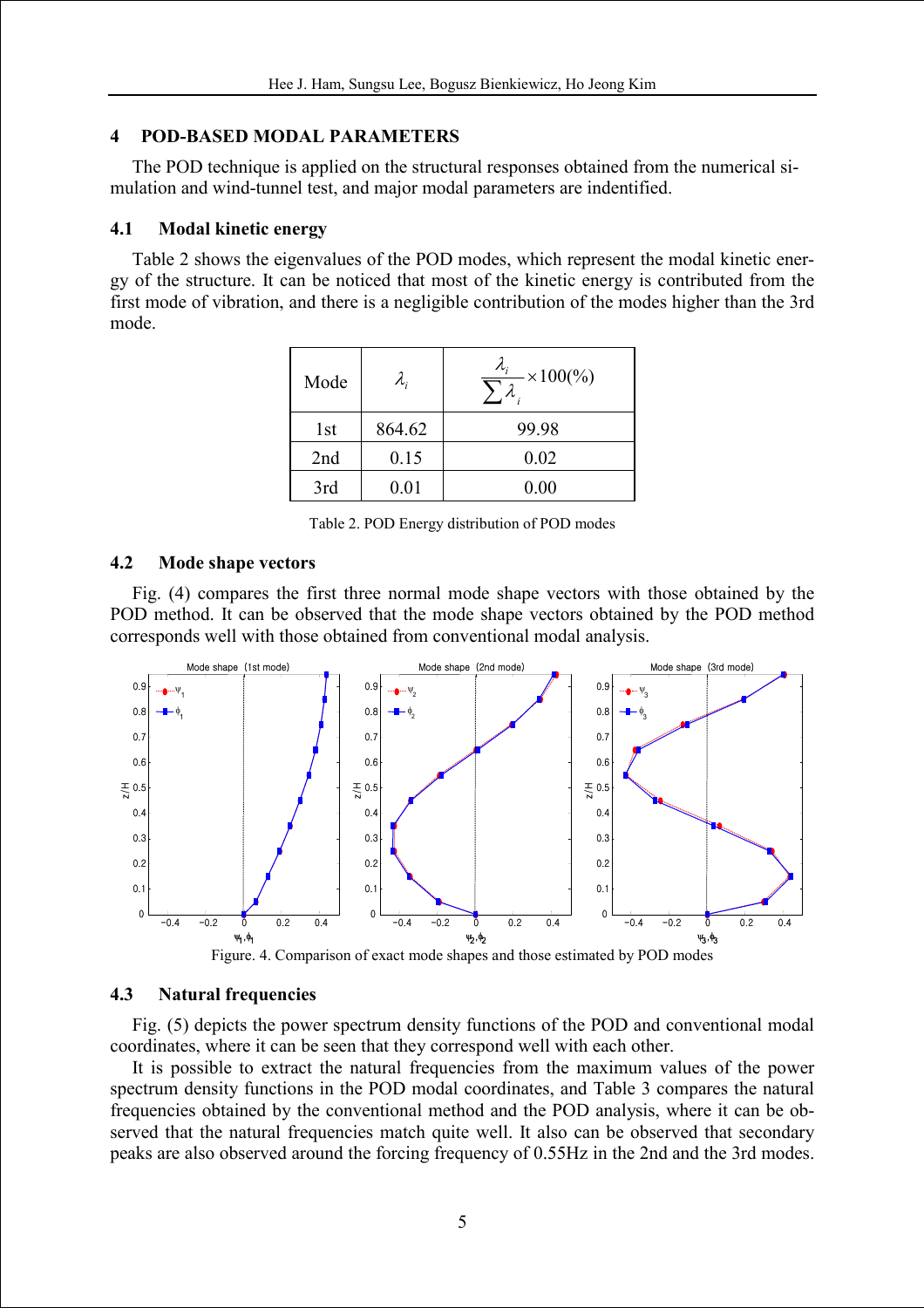This implies that the forcing frequency as well as the natural frequencies can be identified from the POD modal coordinates.



Figure. 5. Power spectra of POD modal coordinates

Table 3. Comparison of natural frequencies (normal modal analysis versus POD analysis)

| Mode | Natural frequency       | Natural frequency | Error $(\% )$ |  |
|------|-------------------------|-------------------|---------------|--|
|      | (Normal modal analysis) | (POD analysis)    |               |  |
| 1st  | 0.55                    | 0.55              | 0.00          |  |
| 2nd  | .64                     | -64               | 0.00          |  |
| 3rd  | 2.69                    | 2 68              | በ 37          |  |

### 4.4 Damping ratios

To estimate the modal damping ratios from the displacement time histories in the POD modal coordinates, the random decrement (RD) method, Ref. [12] and Ref. [13], is applied. The RD method divides random time history data into sub-samples that satisfy a given condition and superposes the samples to extract free vibration records. In this paper sub-samples are extracted starting from twice the RMS value of POD coordinates. As it can be observed in Fig. (6), the ensemble averaged values are obtained by superposing  $+a(t)$  when the gradient of a sub-sample at starting point is positive and  $-a(t)$  when the gradient is negative.

Fig. (7) shows the time histories of POD modal coordinates. 200 sub-samples are superposed using the RD method described in Fig. (6) to extract the free vibration records presented in Fig. (8). The damping ratio of the POD mode is extracted from the mean value of the 15 damping ratios obtained from the 16 cycles of free vibration shown in Fig. (8) using the logarithmic decrement method. Table 4 compares the damping ratios of the POD modes and the given damping ratios, where it can be observed that they match quite well within the error of 3.5 %.



Figure. 6. Superposition of samples in random decrement method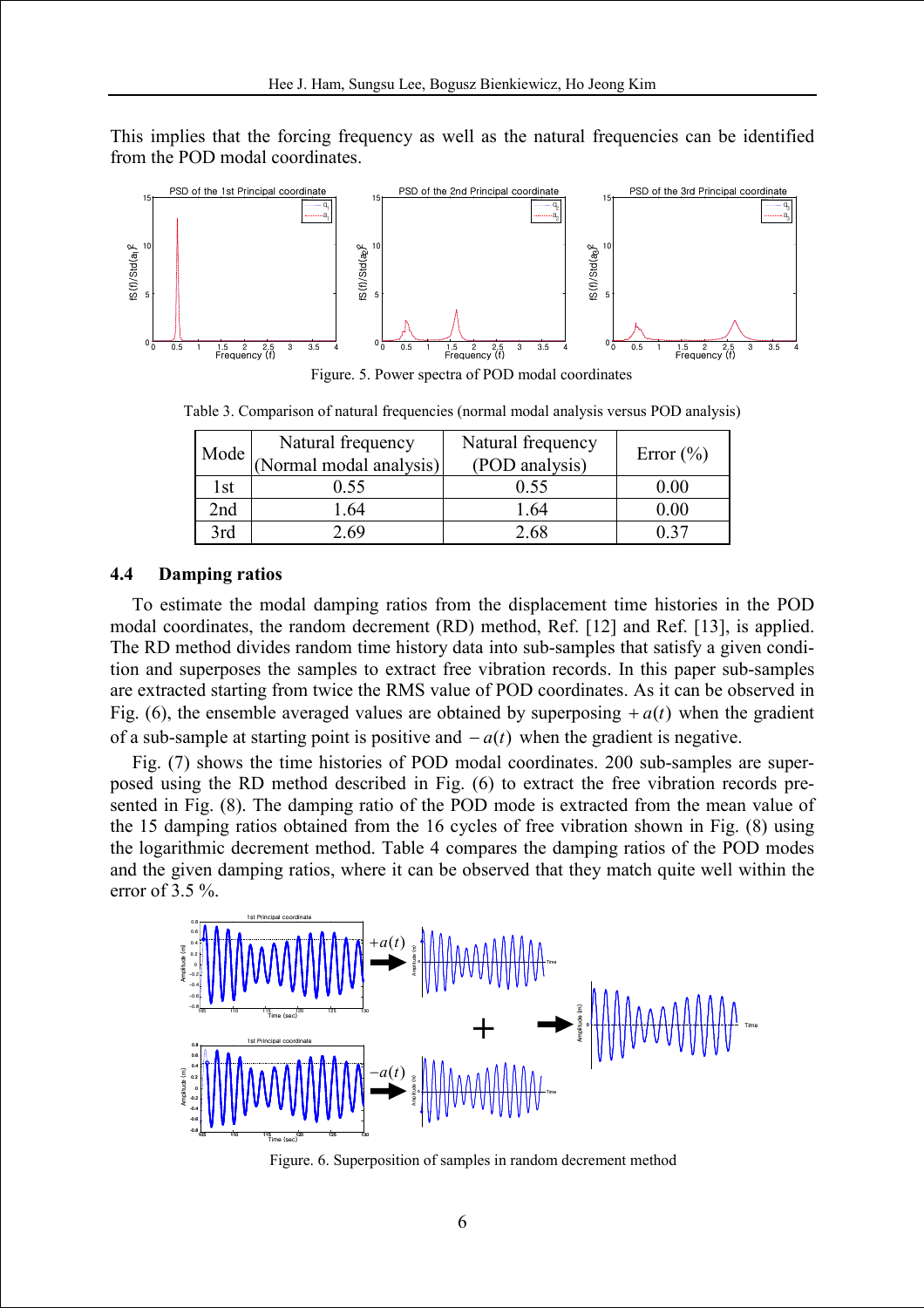

|                                             | Mode | Given<br>value | POD mode | Error $(\% )$ |
|---------------------------------------------|------|----------------|----------|---------------|
|                                             | 1st  | 2.00           | 1.93     | 3.50          |
| Damping ratio<br>$\left(\frac{0}{0}\right)$ | 2nd  | 2.78           | 2.83     | 1.80          |
|                                             | 3rd  |                | - 13     | 0.48          |

Table 4. Comparison of modal damping ratios and those estimated by POD modes

# 5 CONCLUSIONS

In this study, the Proper Orthogonal Decomposition (POD) method, which is a statistical analysis technique, is applied to find the dynamic characteristics of a chimney-like structure. The modal parameters such as natural frequencies, mode shape vectors, and the modal damping ratios were identified using wind-induced responses, and they were compared with exact solutions. The analysis results showed that by using the POD technique the modal parameters could be identified quite accurately based only on the dynamic responses of a structure. This implies that the POD method can be used as an output mode identifier which can complement the shortcomings of conventional input/output mode identifiers.

### ACKNOWLEDGEMENTS

The research described in this paper has been supported by the Natural Hazard Mitigation Research Group of Korea (Project No. NEMA-08-NH-02).

### **REFERENCES**

- [1] B. Schwarz and M. Richardson. Experimental Modal Analysis. Proceedings of the CSI Reliability Week, Florida, USA, October 4−7, 1999.
- [2] W. Ren and Z. Zong. Output-only modal parameter identification of civil engineering structures. Structural Engineering and Mechanics, 17, 1−16, 2004.
- [3] J. Lumley. Stochastic Tools in Turbulence. Academic Press, New York, USA, 1970.